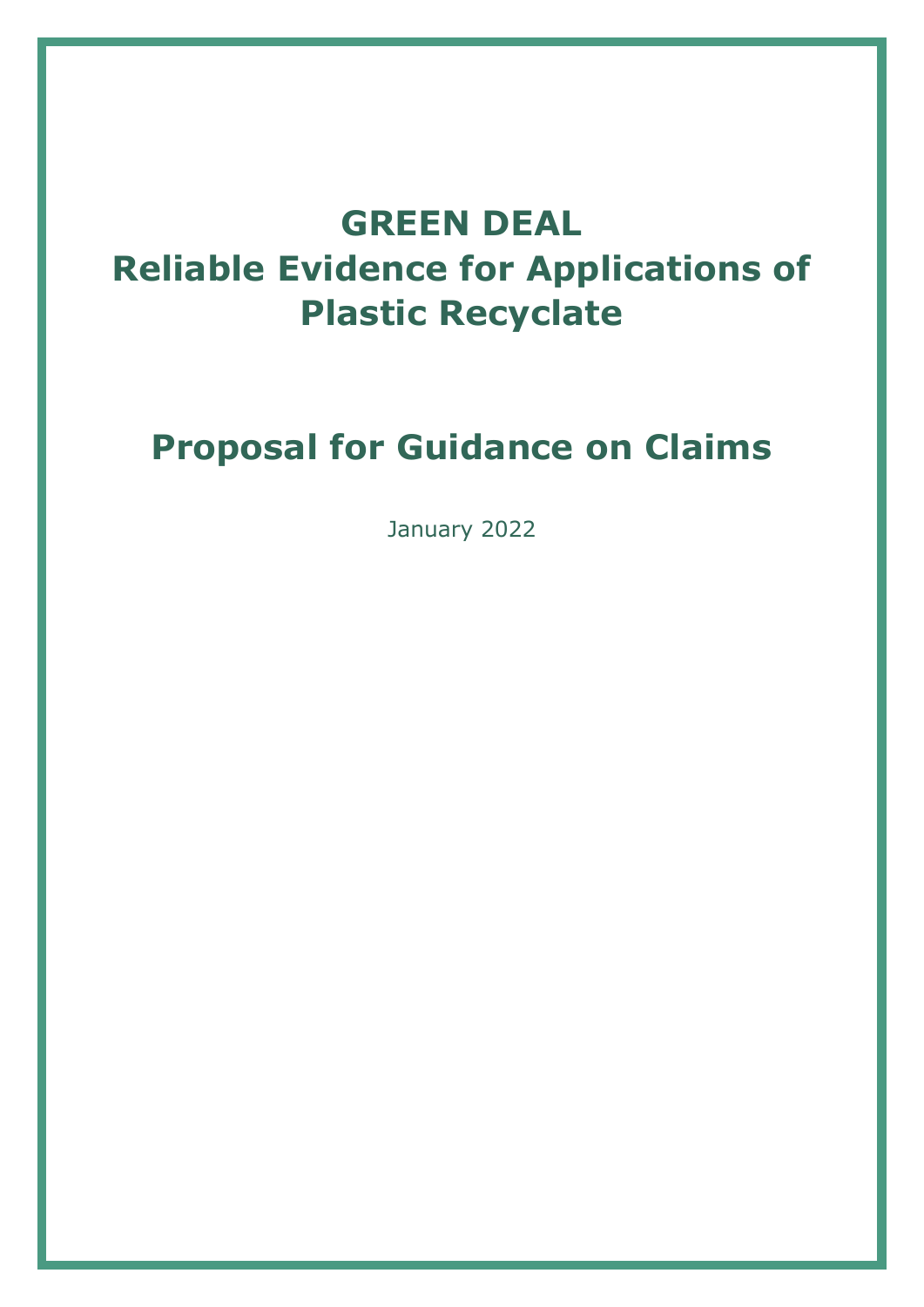# Contents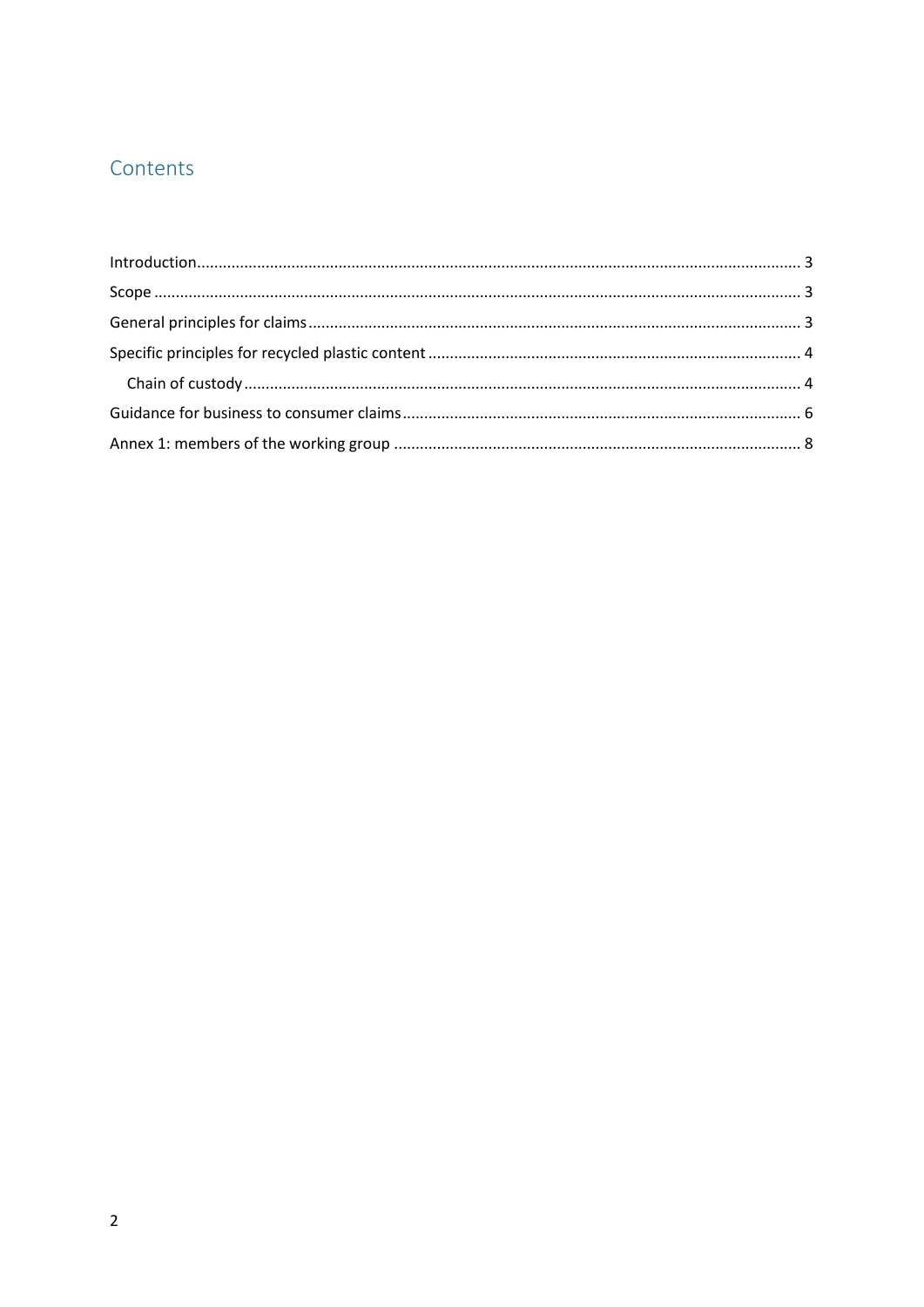## <span id="page-2-0"></span>Introduction

This proposal for guidance for recycled plastic content claims has been prepared in the framework of the Green Deal Reliable evidence for applications of plastic recyclate. This Green Deal has been signed by, among others, the Dutch Minister for the Environment and Housing and the Dutch Minister of Economic Affairs and Climate Policy, NRK, NRK Recycling, PlasticsEurope Netherlands, NEN and a large number of market parties (SABIC, BASF, Morssinkhof-Rymoplast, Philips Electronics and Unilever). The aim is to develop a methodology to provide transparency on the percentage of recyclate in a semi-manufactured or finished product, which can thus be used to give reliable assurance of, or make reliable claims about, the percentage of recyclate in products. Claims may vary for different types of recycling processes, such as mechanical and chemical recycling.

To make the best use of available knowledge and experience, a working group was installed to prepare this proposal. Apart from members of the Green Deal, representatives from international associations (Plastics Recyclers Europe, European Plastic Converters) and certification schemes (ISCC, UL, RSB) took part in this working group.

## <span id="page-2-1"></span>Scope

This proposal focuses on claims for recycled plastic content in all type of products. The recyclate can be made using different types of recycling processes, such as mechanical and chemical recycling processes. The proposed guidelines are specified for each chain of custody model. Specific attention is given to the mass balance model that is often used in chemical recycling (but not only) and to claims in business to consumer communication. The reason is that consumers and even companies are not familiar with the mass balance model. Most people expect that recycled content percentages refer to what is physically present in a product or packaging. Which is not the case for mass balance. In other sectors, the concept is more known or accepted. For instance: petrol blends E10 and B7 containing ethanol and biodiesel. This proposal is meant to contribute to a broad acceptance for wording/language that can be used for consumer facing recycled content claims related to the mass balance model, that will be used by the entire recycling sector and other partners in the value chain. In this way consumers and companies get to understand and trust these types of claims.

The proposal for guidance is in line with ISO 14021 on Environmental labels and declarations.

## <span id="page-2-2"></span>General principles for claims

The main principles for claims are that they should be:

- 1. Specific
- 2. Accurate: clear reference to certification system
- 3. Reliable: substantiated with facts, third party verified by accredited organisations
- 4. Understandable: information is clear and understandable to consumers
- 5. Accessible: all relevant background information is available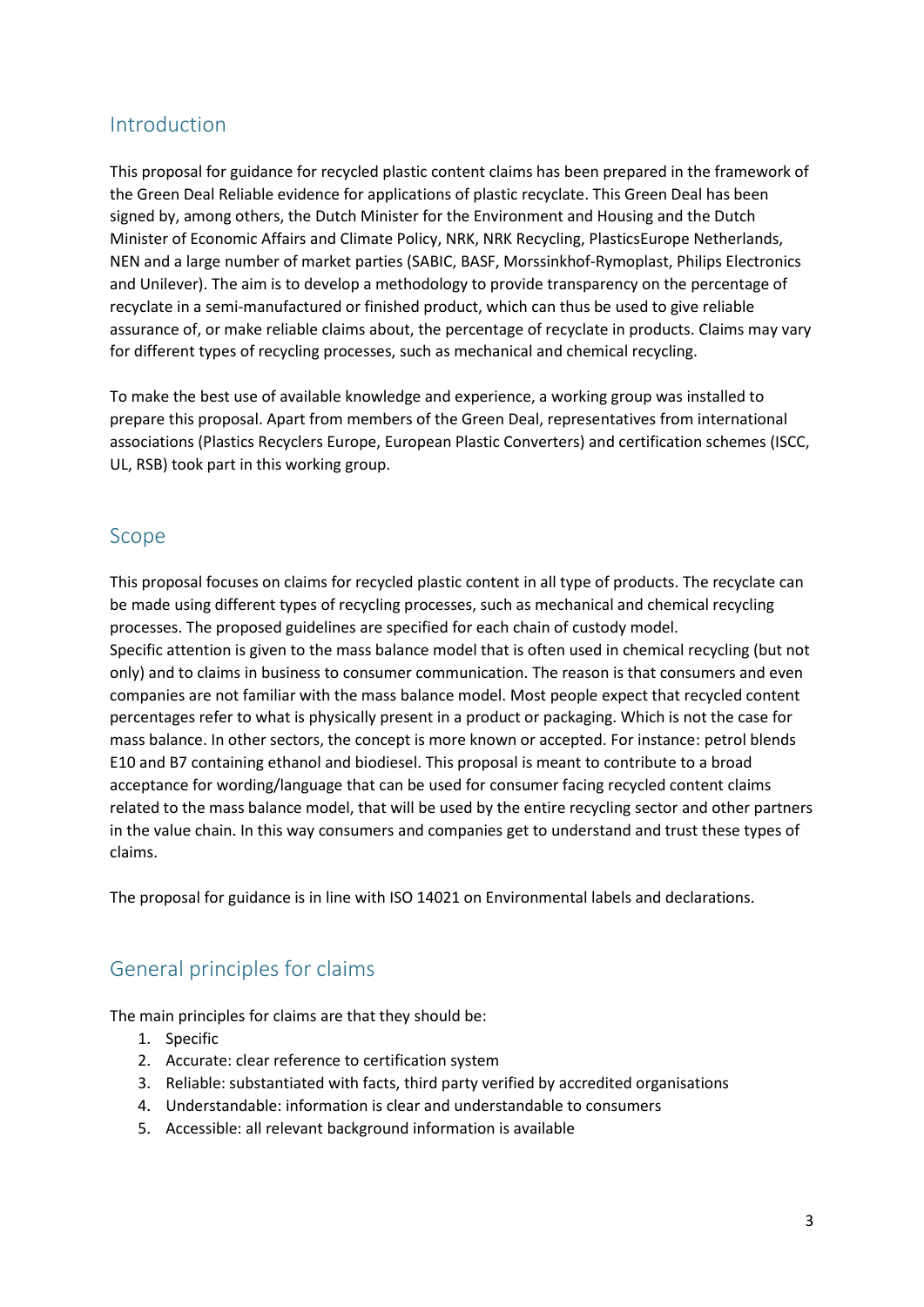# <span id="page-3-0"></span>Specific principles for recycled plastic content

Several documents have been published that give guidance on claims, for recycled plastic content:

- ISO 14021 Environmental labels and declarations
- Governmental guidelines:
	- ‐ Dutch Authority for Consumers and Markets, *Rules of Thumbs for Sustainability Claims*, 2021
	- ‐ US FTC, *Green Guides*
	- ‐ EU, *Directive 2005/29/EC on Unfair Commercial Practices*. The UCPD does not provide specific rules on environmental claims. However, it provides a legal basis to ensure that traders do not present environmental claims in ways that are unfair to consumers.
- Private initiatives:
	- ‐ ISEAL Alliance, *Good Claims practice*, 2015
	- ‐ SPICE (Sustainable Packaging Initiative for Cosmetics), *Cosmetics Packaging Claims Guidelines*, 2020
	- ‐ ISCC 208, *Logos and claims*, 2021
	- ‐ RSB, *RSB Reactive Guidance on Advanced Products Claims*, 2019
	- ‐ UL 2809, *Environmental Claim Validation Procedure for Recycled Content*, 2021
	- ‐ ECOS, Rethink Plastics, #Break free from plastic, *Too good to be true? A study of green claims for plastic products*, 2021
	- ‐ RecyClass, Recyclability and Recycled Content Use of Claims Guidance, 2021
	- ‐ PolyCert Europe, [https://www.polycerteurope.eu](https://www.polycerteurope.eu/)

Based on these documents, the following specific principles claims for recycled plastic content are relevant:

- 1. Claims for recycled content should be quantified by a percentage.
- 2. It should be clear whether the claim applies for the whole product or packaging, or to a certain component.
- 3. Clear reference should be made to certification.
- 4. The claim made should be appropriate for the chain of custody model used.

## <span id="page-3-1"></span>Chain of custody

There are several chain of custody models that can be used. ISO 22095:2020 provides the definitions of the different models and the corresponding requirements. As each chain of custody model represents a different level of physical presence of the specified characteristic in the output, the ISO standard provides general guidance on the application of the defined chain of custody models, including initial guidance on the circumstances under which each chain of custody model might be appropriate. ISO defines the following chain of custody models:

- I. Models without mixing of certified material: Identity preserved and Segregated
- II. Models with mixing of certified material: Controlled blending and Mass balance
- III. Book and claim

This generic standard for chain of custody models has been published in October 2020. On December 8th, 2020 ISO/PC308 has decided that a suite of chain of custody standards will be developed within an ISO technical committee, starting with a mass balance and a book and claim standard. The scope of this TC is as follows: Standardization in the field of chain of custody (CoC) for all products and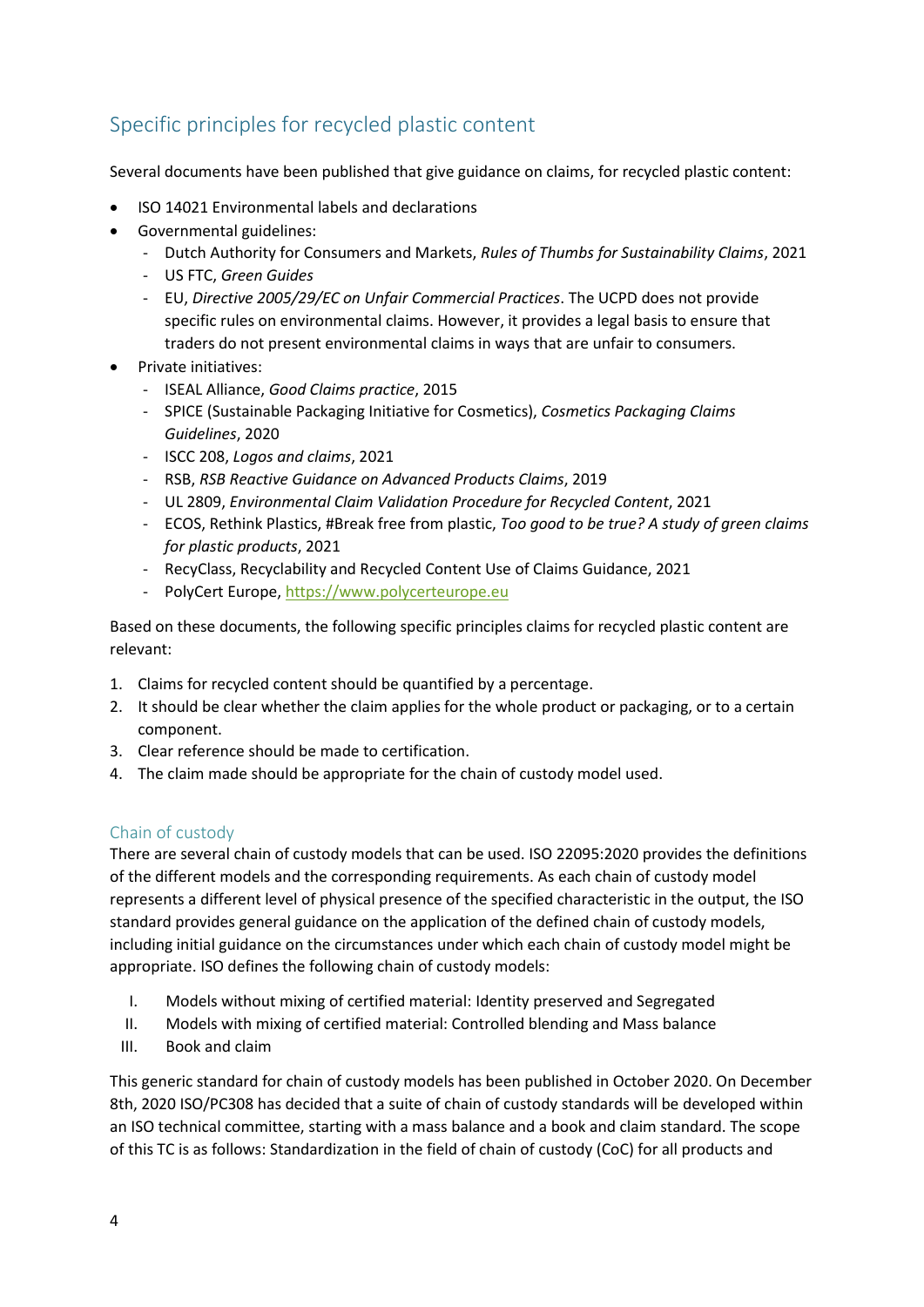associated processes with specified characteristics, with the aim of ensuring that associated claims are reliable.

In practice, the controlled blending model is the most applied model in mechanical recycling and some types of chemical recycling. The reason is that as additives or fillers are added to increase the mechanical properties of the recyclates. In segregation, no addition of non-recycled material is permitted which makes it difficult for recyclers, especially those doing high quality applications.

For thermochemical recycling, the mass balance model is often used. In mass balance, the amount of recycled content in the output matches (or does not exceed) on average and over a defined period of time the amount of plastic waste in the input. But there is no guarantee that the recycled content is physically present in the same percentage in every part of the output. Therefore, the recycled plastic in the input is allocated. This can be done as an average to all outputs or to a certain part of the output, after deduction of losses in the production process.

#### **Allocation in mass balance**

Allocation of the recycled input in a production process with multiple outputs can be done in a numer of ways:

- Proportional balance of product yields
- Polymers only: recycled input can only be allocated to the polymers that are produced; losses, internal energy loops and fuels in the product portfolio have te be excluded
- Fuels exempt: recycled input can only be allocated to non-fuel products; losses, internal energy loops and fuels in the product portfolio have te be excluded
- Free allocation: recycled input can be freely allocated after deduction of losses

### **Attribution of (physical or allocated) recycled content**

Another form of allocation is not strictly exclusive to mass balance, but could be applied for controlled blending as well, as both chain of custody models deal with mixing of virgin and recycled content. However, in practice it is applied especially in combination with thermochemical recycling routes.

Example: if a company produces 100 kg product with 10% recycled content (regardless whether this is the physical measureable content or the the content calculated by one of the types of allocation that is described above). For the purpose of verification and/or marketing the recycled content can be established at 100 kg with 10% recycled content or 1 kg with 100% recycled content or an equivalent calculation (x kg  $*$  y % = 10 kg recycled plastic).

So far, there is no regulation on what types of allocation can be used in a mass balance approach. There are also no restrictions for attribution of the recycled content. Free allocation and attribution are allowed by most certification systems. However, there is opposition saying that percentage claims are misleading and financial optimisation is made possible, which is not possible for segregation and controlled blending.

Within the green deal no consensus is reached on what type of allocation should be used. Also at the European level there is an ongoing discussion on the methodology to be used to calculate recycled content in products, including mass balance allocation. The Commission shall draw implementing acts laying down the rules for the calculation and verification of the targets related to certain types of single-used plastic bottles under the directive (EU) 2019/904. On September 14<sup>th</sup> 2021, Eunomia presented preliminary results of a study to develop options for calculation, verification and reporting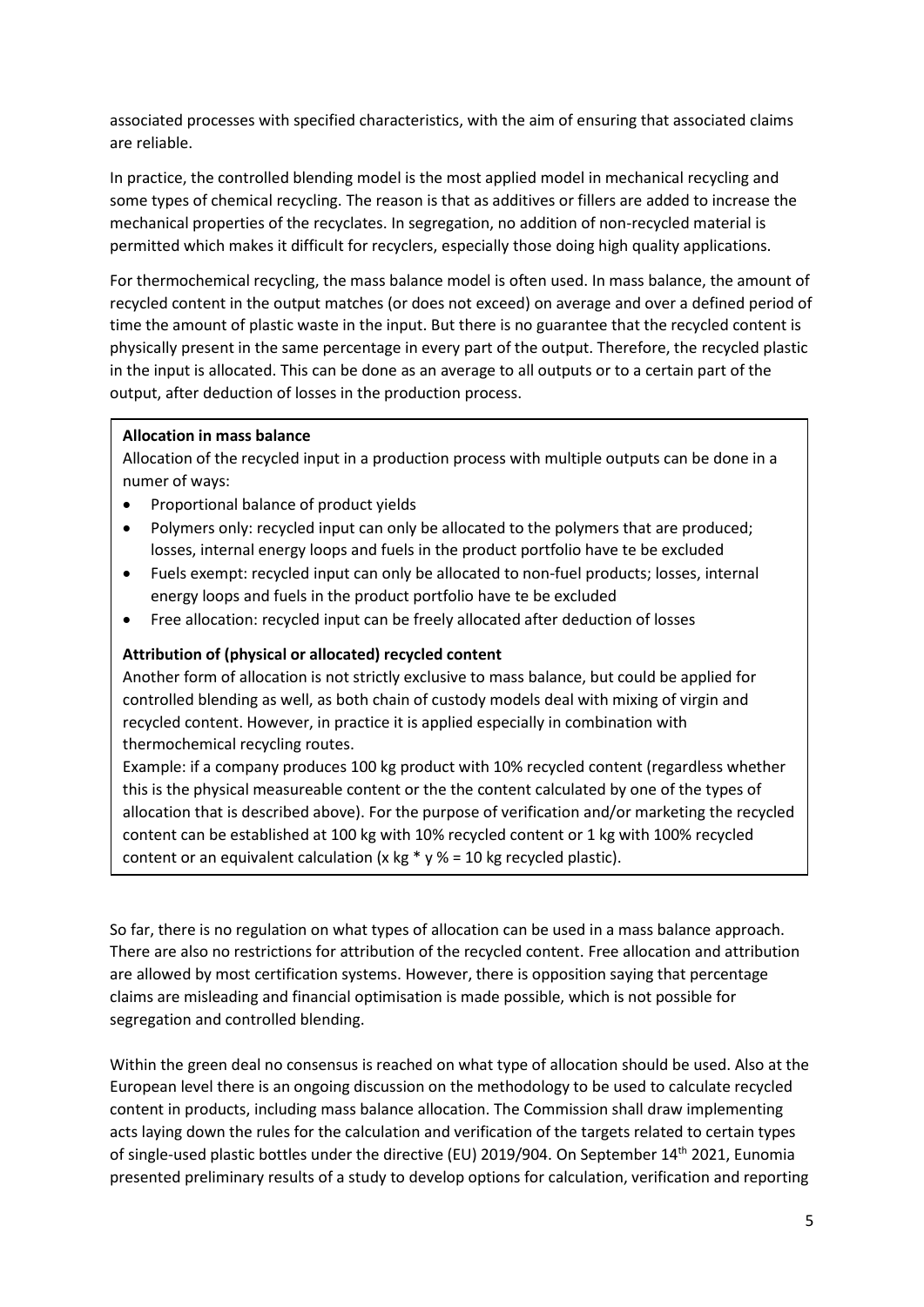of recycled content with a focus of setting out the rules for these implementing acts. It is expected that the Commission will define the rules for what type of chain of custody models can be used and what forms of allocation should be applied. A first proposal to be discussed with the member states is expected in Q2 2022. The members of the green deal will follow developments closely and adapt the guidance for claims as soon as legal rules will be proposed by the commission and after that on a regular basis (2-year basis).

## <span id="page-5-0"></span>Guidance for business to consumer claims

This guidance focuses on the business to consumer claims, especially those that are communicated on product or on package. Discussions in the working group that prepared this document showed great consensus that guidance was most needed in this area. Variations in the wording are possible, if this will not lead to a stronger claim than proposed for the respective chain of custody model.

|                       | <b>Characteristics</b>                                                                                                             | <b>Credible wording</b>                 |
|-----------------------|------------------------------------------------------------------------------------------------------------------------------------|-----------------------------------------|
| Identity<br>preserved | Recycled content can be<br>traced right to its source                                                                              | Contains xx%<br>Addition: comes/is from |
| Segregation           | Certified plastic waste input<br>can come from different<br>sources. No mixing with non-<br>certified input of the same<br>origin. | Contains xx%                            |

I. Chain of custody models without mixing (fully in line with ISEAL)

No reference to the chain of custody model is needed in business to consumer communication. A logo of the certification system in combination with a written statement on the recycled content can be applied, or the percentage can be integrated in the logo. This is already common practice.

### II. Chain of custody models with mixing

|                        | <b>Characteristics</b>                                                                                                                                                                                                                                                                          | <b>Credible wording</b> |
|------------------------|-------------------------------------------------------------------------------------------------------------------------------------------------------------------------------------------------------------------------------------------------------------------------------------------------|-------------------------|
| Controlled<br>blending | Mixing of certified plastic waste<br>with non-certified inputs is<br>allowed at any stage of the<br>process resulting in a known<br>proportion of the certified<br>plastic waste in the final output<br>for every delivery. Specified<br>characteristics are also known<br>and can be reported. | Contains xx%            |

\* specify what type of material (fossil, biobased)

As mentioned earlier in this document, no agreement is reached on the mass balance chain of custody model. All green deal members support the use of mass balance, but they have different views on what allocation should be allowed. In the table below guidance for claims is given for mass balance including free allocation, as this is currently used in the market and there is no legislation yet that requires a more stringent form of allocation. These guidelines will be updated after the EC has decided on guidelines for the use of mass balance.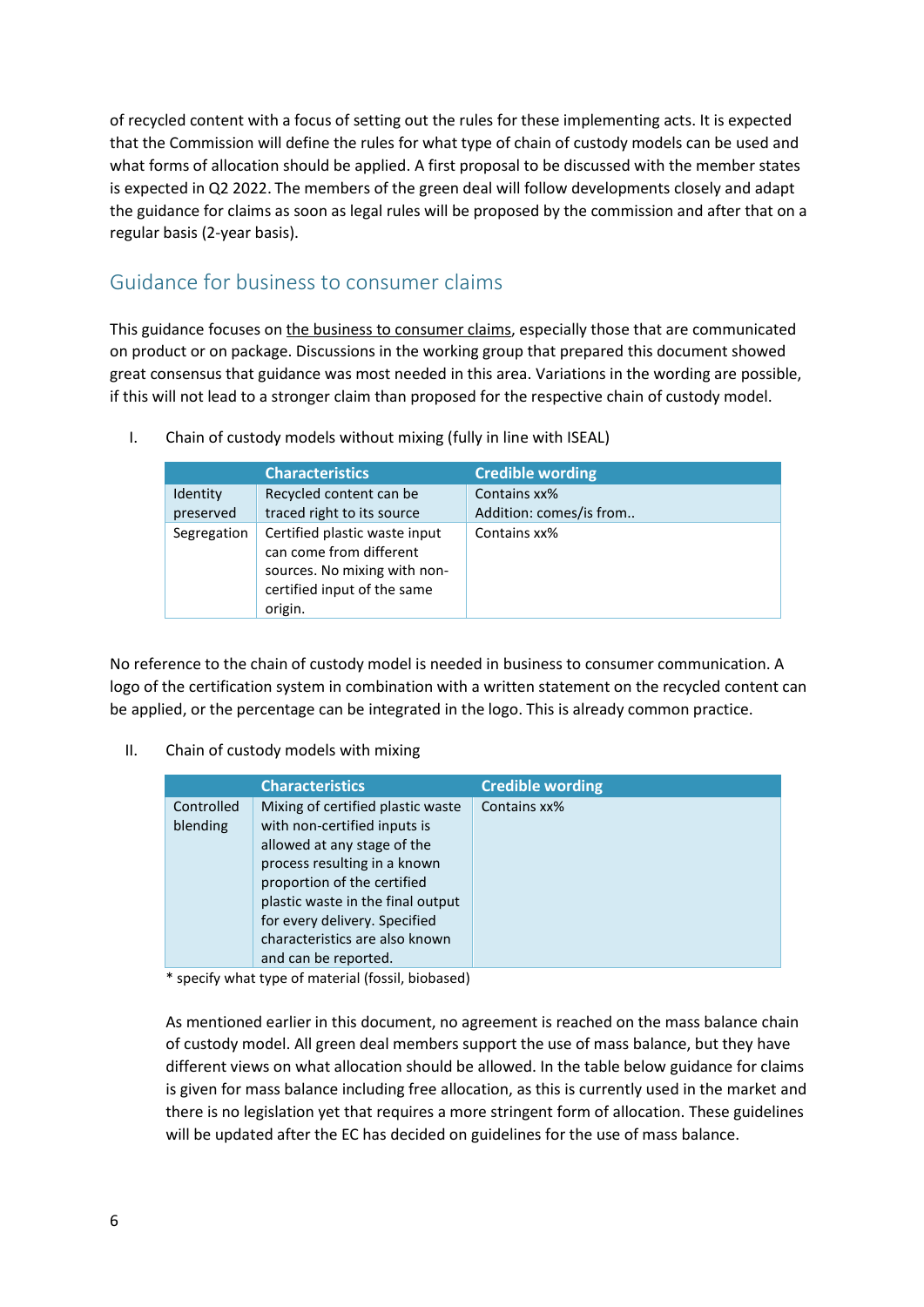|         | <b>Characteristics</b>            | <b>Credi'</b> <i>y</i> <b>wording</b>             |
|---------|-----------------------------------|---------------------------------------------------|
| Mass    | Mixing of certified plastic waste | $Proof$ ess ciaim = B2B:                          |
| balance | with non-certified inputs is      | The required material* resources for this product |
|         | allowed at any stage of the       | are substituted by recycled plastic waste.        |
|         | process. Free allocation (after   |                                                   |
|         | deducting of losses).             | <b>Product claim = B2C:</b>                       |
|         |                                   | 100% allocation/attribution:                      |
|         |                                   | Made with 100% attributed/allocated recycled      |
|         |                                   | content according to a certified mass balance     |
|         |                                   | approach                                          |
|         |                                   | < 100% allocation/attribution:                    |
|         |                                   | This product is partially made from recycled      |
|         |                                   | plastics, in a certified mass balance process     |
|         |                                   | or                                                |
|         |                                   | This product is made from a mix of recycled and   |
|         |                                   | non-recycled plastic, in a certified mass balance |
|         |                                   | process                                           |
|         |                                   | or                                                |
|         |                                   | Made with x% attributed/allocated recycled        |
|         |                                   | content according to a certified mass balance     |
|         | .                                 | approach/process.                                 |

\* specify what type of material (fossil, biobased)

The specific principle that claims for recycled content should be quantified is hard to reconcile with the concept of mass balance including free allocation. In business-to-business communication a process claim that is in line with ISO 22095 could be used with reference to the mass balance ("on average and over a certain period of time (= x month balancing period), the outputs contain a minimum of xx % material with specified characteristics (=recycled content)"). But in business to consumer claims the use of quantified claims for mass balance seem less appropriate.

*Customers prefer claims with max 5-10 words, the fewer the better. However, a clear distinction must be made to make clear that a mass balance claim is based on calculation. Therefore it is essential that a mass balance % claim is explained by 'attributed/allocated' and a reference to 'mass balance approach/process'.*

Claims for mass balance that are not in line with the general and specific principles are:

- "Made with recycled plastic" (not quantified, no reference to certification system, no reference to mass balance)
- "Cap and closure produced with certified recycled material" (not quantified, no reference to mass balance)
- "This packaging contributes to a circular economy" (not specific)